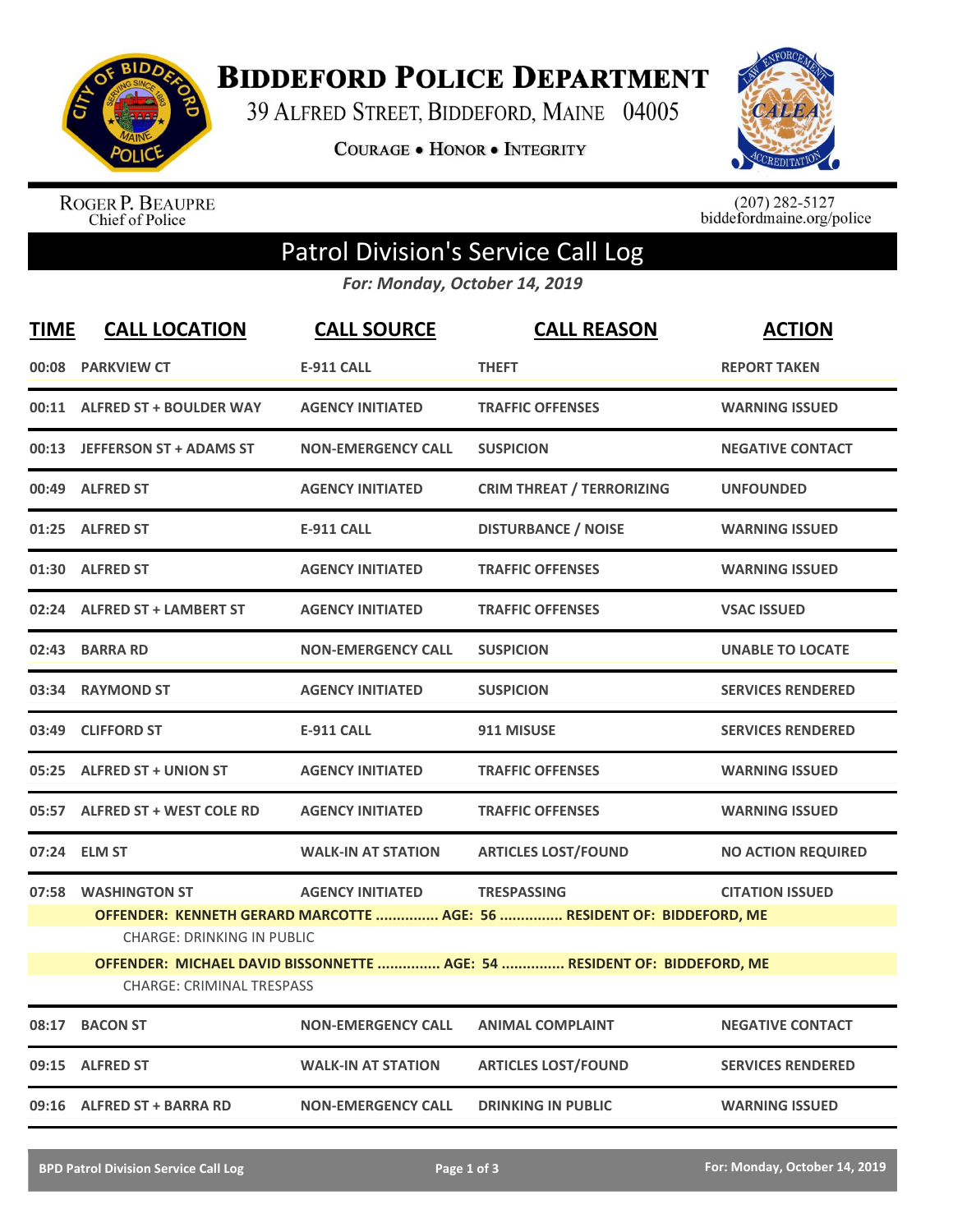| <b>TIME</b> | <b>CALL LOCATION</b>                       | <b>CALL SOURCE</b>        | <b>CALL REASON</b>                                                     | <b>ACTION</b>             |
|-------------|--------------------------------------------|---------------------------|------------------------------------------------------------------------|---------------------------|
|             | 09:44 CUTTS ST                             | <b>E-911 CALL</b>         | 911 MISUSE                                                             | <b>WARNING ISSUED</b>     |
|             | 10:33 SOUTH ST                             | <b>NON-EMERGENCY CALL</b> | <b>SUSPICION</b>                                                       | <b>SERVICES RENDERED</b>  |
|             | 11:02 WASHINGTON ST                        | <b>AGENCY INITIATED</b>   | <b>DRINKING IN PUBLIC</b>                                              | <b>CITATION ISSUED</b>    |
|             | <b>CHARGE: DRINKING IN PUBLIC</b>          |                           | OFFENDER: GUY LAWRENCE GAMMON  AGE: 59  RESIDENT OF: TRANSIENT, ME     |                           |
|             | <b>11:36 MAIN ST</b>                       | <b>NON-EMERGENCY CALL</b> | <b>CHECK WELFARE</b>                                                   | <b>NEGATIVE CONTACT</b>   |
|             | 12:12 ALFRED ST                            | <b>WALK-IN AT STATION</b> | <b>COURT ORDERED CHECK IN</b>                                          | <b>SERVICES RENDERED</b>  |
|             | 12:37 ALFRED ST                            | <b>WALK-IN AT STATION</b> | <b>ARTICLES LOST/FOUND</b>                                             | <b>SERVICES RENDERED</b>  |
|             | 12:52 ELM ST                               | <b>AGENCY INITIATED</b>   | <b>TRAFFIC OFFENSES</b>                                                | <b>WARNING ISSUED</b>     |
|             | 13:08 WASHINGTON ST                        | <b>AGENCY INITIATED</b>   | <b>TRESPASSING</b>                                                     | <b>WARNING ISSUED</b>     |
| 13:46       | <b>MOUNTAIN RD</b>                         | <b>NON-EMERGENCY CALL</b> | <b>JUVENILE OFFENSES</b>                                               | <b>SERVICES RENDERED</b>  |
|             | 15:22 CHAPEL ST + SULLIVAN ST              | <b>NON-EMERGENCY CALL</b> | <b>PARKING COMPLAINT</b>                                               | <b>NO VIOLATION</b>       |
|             | 15:52 ST MARYS ST                          | <b>AGENCY INITIATED</b>   | <b>WARRANT ARREST</b>                                                  | <b>UNABLE TO LOCATE</b>   |
|             | 15:56 HAZEL ST                             | <b>WALK-IN AT STATION</b> | <b>THEFT</b>                                                           | <b>SERVICES RENDERED</b>  |
|             | <b>16:21 LAMOTHE AVE</b>                   | <b>AGENCY INITIATED</b>   | <b>SUSPICION</b>                                                       | <b>SERVICES RENDERED</b>  |
| 16:25       | <b>OAK RIDGE RD</b>                        | <b>NON-EMERGENCY CALL</b> | <b>ANIMAL COMPLAINT</b>                                                | <b>SERVICES RENDERED</b>  |
|             | 16:43 ALFRED ST                            | <b>E-911 CALL</b>         | <b>DISABLED VEHICLE</b>                                                | <b>VEHICLE TOWED</b>      |
|             | 17:07 DARTMOUTH ST                         | <b>E-911 CALL</b>         | 911 MISUSE                                                             | <b>NO ACTION REQUIRED</b> |
|             | 17:34 GRAHAM ST + ALFRED ST                | <b>AGENCY INITIATED</b>   | <b>TRAFFIC OFFENSES</b>                                                | <b>WARNING ISSUED</b>     |
|             | 17:44 ELM ST + LINDALE AVE                 | <b>AGENCY INITIATED</b>   | <b>TRAFFIC OFFENSES</b>                                                | <b>WARNING ISSUED</b>     |
|             | 18:02 ALFRED ST                            | <b>AGENCY INITIATED</b>   | <b>SUSPICION</b>                                                       | <b>SERVICES RENDERED</b>  |
|             | 18:29 CATHEDRAL OAKS DR                    | E-911 CALL                | 911 MISUSE                                                             | <b>SERVICES RENDERED</b>  |
|             | 18:37 SOUTH ST + OLD HOLLIS RD             | <b>AGENCY INITIATED</b>   | <b>TRAFFIC OFFENSES</b>                                                | <b>CITATION ISSUED</b>    |
|             | <b>CHARGE: FAILURE TO REGISTER VEHICLE</b> |                           | OFFENDER: GORDON H BERNHARD  AGE: 35  RESIDENT OF: NORTH WATERBORO, ME |                           |
|             | 18:46 POOL ST + HILLS BEACH RD             | <b>AGENCY INITIATED</b>   | <b>TRAFFIC OFFENSES</b>                                                | <b>VSAC ISSUED</b>        |
|             | 18:59 ALFRED ST                            | <b>AGENCY INITIATED</b>   | <b>TRAFFIC OFFENSES</b>                                                | <b>WARNING ISSUED</b>     |
|             | 19:07 ALFRED ST                            | <b>AGENCY INITIATED</b>   | <b>TRAFFIC OFFENSES</b>                                                | <b>WARNING ISSUED</b>     |